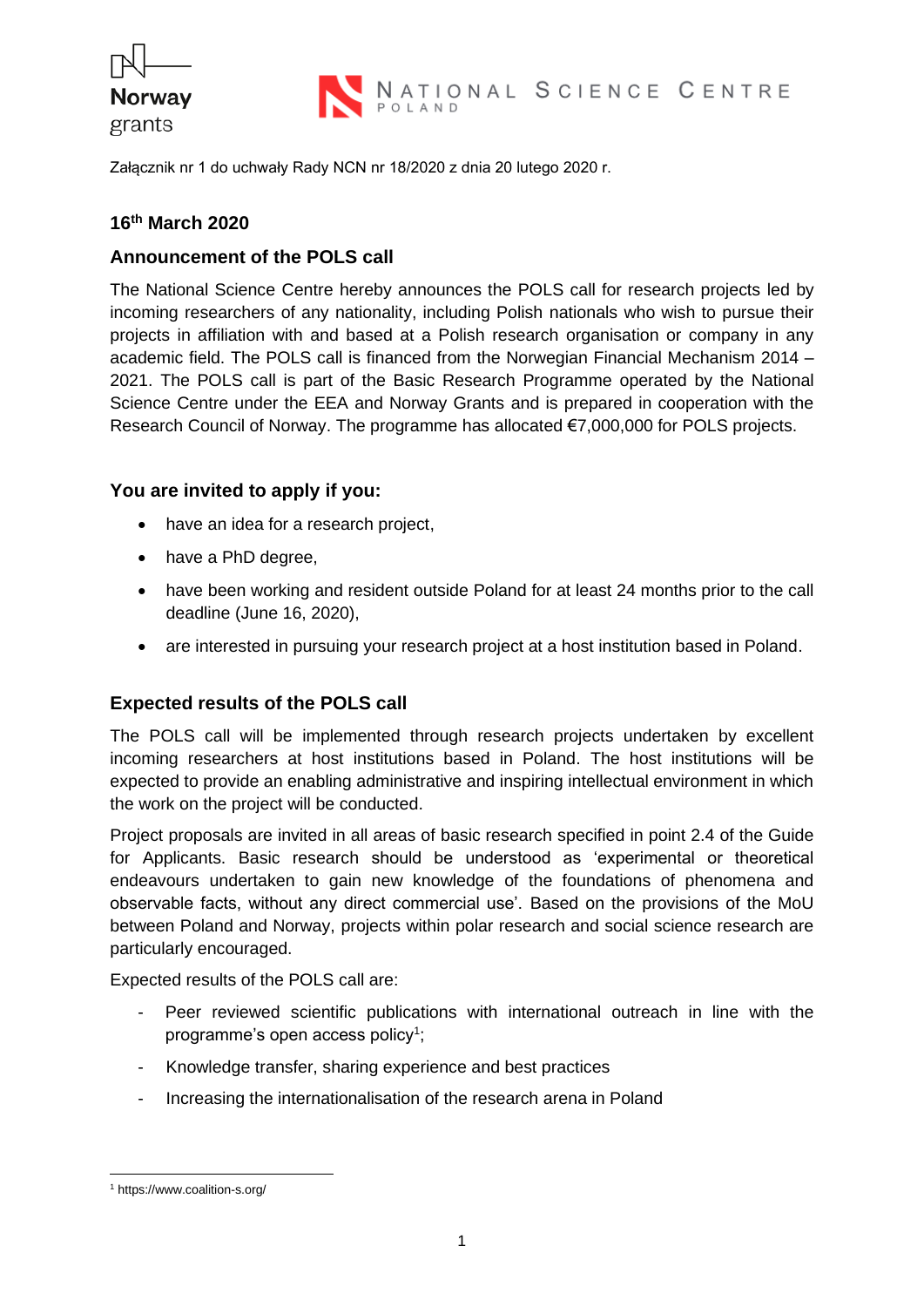

grants

- Increasing the potential of the PI and host institutions to successfully apply for international funding including the ERC grants;
- Development of the capacity of Polish research institutions to host incoming researchers.

# **Addressees of the call**

#### **Principal Investigator**

The Principal Investigator (PI) should be a researcher holding a PhD degree. The PI must not have resided or carried out his or her main activity (work, studies, etc.) in Poland for at least 24 months prior to the call deadline, except as part of a procedure for obtaining refugee status under the Geneva Convention. For specific information please consult point 3.1 of the Guide for Applicants – POLS call.

#### **Eligible Applicant**

The eligible Applicant, referred to also as the Project Promoter or host institution,<sup>2</sup> is a research organisation or company, specified in point 3.2 of the Guide for Applicants - POLS call. The host institution has to employ the PI under a full employment contract and provide him/her with a high-quality research environment to implement the project for its entire duration.

## **State aid**

If funding for a research project by the National Science Centre constitutes State aid for the applicant, State aid will be granted under conditions regulated by the Regulation of the Minister of Science and Higher Education of 9 September 2015 on the terms and mode of granting State aid via the National Science Centre (Journal of Laws of 2015, item 1381).

The Regulation is in accordance with the Commission Regulation (EU) No 651/2014 of 17 June 2014 declaring certain categories of aid compatible with the internal market in application of Articles 107 and 108 of the Treaty.

Please consult the rules governing application for State aid.

## **Budget and duration of projects**

The total budget for the POLS call is  $€7$  million.

The minimum amount of grant assistance applied for is  $€100,000$ ; the maximum amount is €200,000 (including overhead costs).

The exchange rate of the Polish National Bank on the day of the call announcement must be used to calculate whether the project budget in PLN is within the eligible limits

The duration of the project is either 12 months or 24 months, with the possibility of up to 12 months extension, without additional funds. Expenditures incurred after 30 April 2024 shall not be eligible.

<sup>&</sup>lt;sup>2</sup> The Applicant is named "Project Promoter" in the Guideline for Research Programmes and in the Regulation on the implementation of Norwegian Financial Mechanism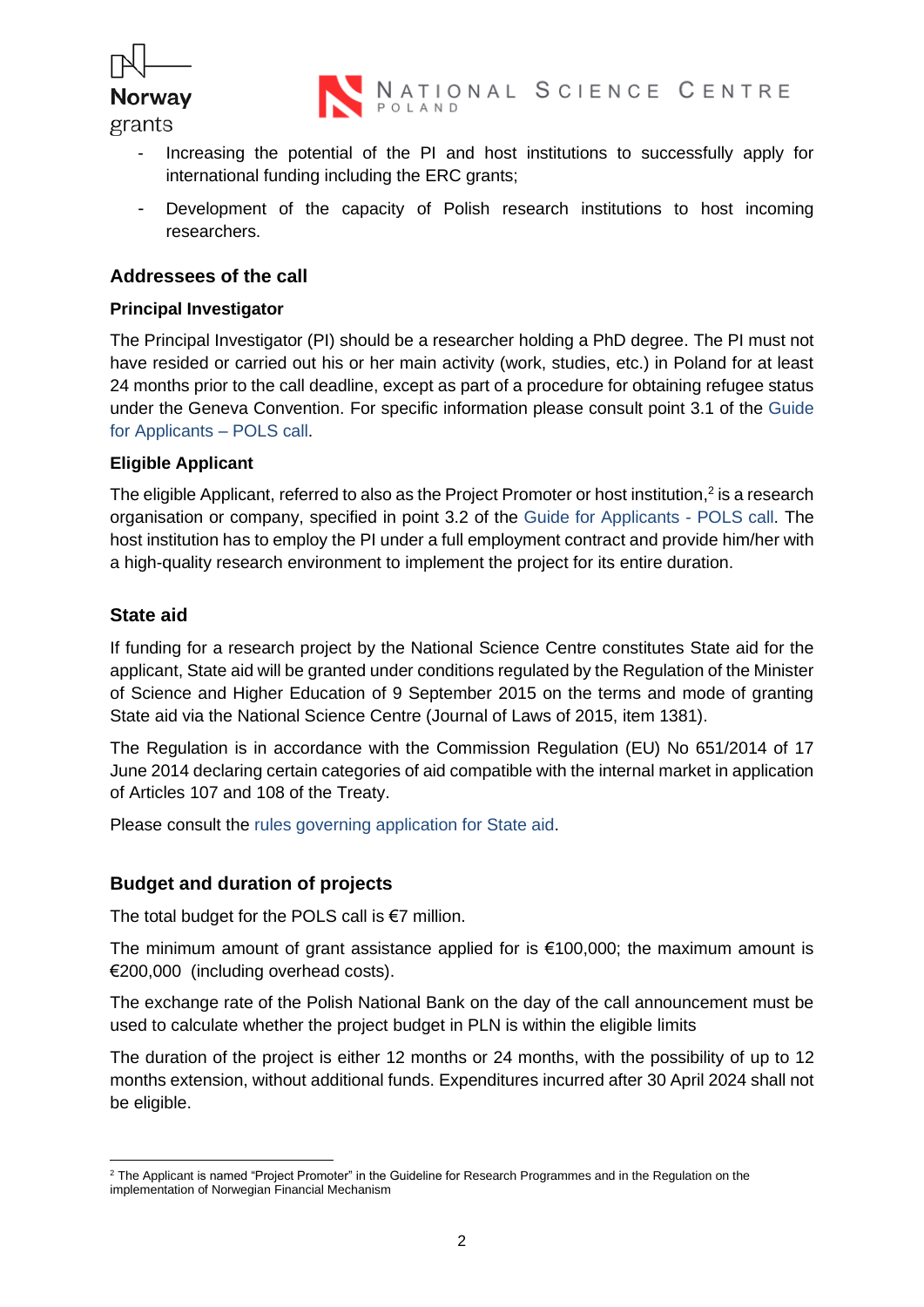# **Norway**



#### grants

# **Eligible costs**

The eligible project costs are direct expenditures and indirect costs (overheads).

The category of direct expenditures includes:

- cost of staff assigned to the project;
- cost of equipment;
- travel and subsistence allowances (for staff taking part in the project);
- cost of consumables and supplies;
- costs entailed by other contracts;
- costs arising directly from requirements imposed by the project contract for each project.

Indirect costs (overheads) shall be determined by applying a flat rate of 25% of the total direct eligible costs, excluding direct eligible costs of subcontracting and the costs of resources made available by third parties which are not used on the premises of the project promoter, as well as financial support to third parties. The indirect costs should be used to provide the PI with an appropriate working space and can include salaries for administrative staff providing support for the PI which are not part of staff costs.

The description of the categories of costs listed above can be found in chapter 4 of the Guide for Applicants – POLS call. Costs are eligible if they are justified, necessary and appropriate, and directly related to the project.

The first and final dates of eligibility of expenditures will be stated in the project contract.

## **Submission of proposals**

Proposals shall be filed electronically in English via the online submission system ZSUN/OSF, available at https://osf.opi.org.pl. Only the Project Promoter is authorised to submit a proposal. **The deadline for submission is June 16, 2020, 16.00 CEST.** The application form is available on the National Science Centre website.

For more information about the application procedure please consult the document Guide for Applicants – POLS call.

## **Evaluation and selection of proposals**

Preceding the evaluation, proposals are checked by the Programme Operator (National Science Centre) against the eligibility criteria of the POLS call (see Guide for Evaluators for details). Proposals failing any of the eligibility criteria do not qualify for the evaluation process. A decision by the Director may be appealed to the Appeal Committee of the Council of the National Science Centre.

The selection of proposals for funding is based on peer-review evaluation. The proposals are evaluated by panels composed of internationally recognised experts. The experts are invited to evaluate proposals that relate to their field of expertise. They must be resident and working outside Poland and Norway.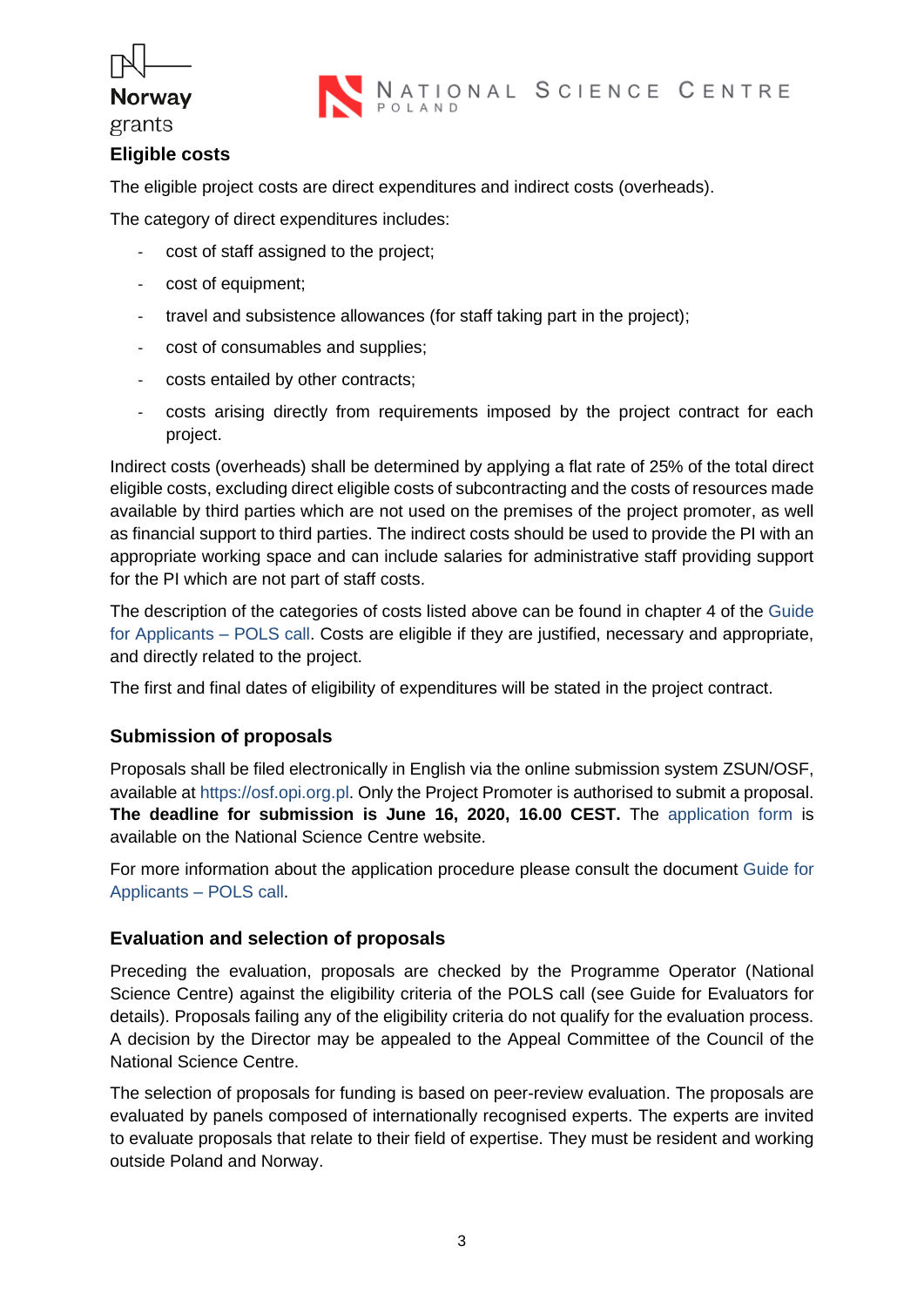

grants

The evaluation process consists of the following steps:

- individual evaluation performed independently by 3 experts, based on the academic and research track record of the PI and the proposed work plan;
- threshold check performed by the National Science Centre coordinators;
- individual evaluation of the proposals that pass the threshold, based on all the information included in the proposal, performed independently by 3 experts;
- consensus assessment;
- expert panel review and
- Programme Committee selection meeting.

Detailed information on the evaluation criteria, scoring, threshold and procedure is provided in the document Guide for Evaluators – POLS call. All applicants are encouraged to read this document.

## **Announcement of call results**

The POLS call results shall be announced on the National Science Centre's website and will be available in the ZSUN/OSF electronic submission system and will also be communicated to the applicants by an electronically delivered decision of the National Science Centre Director. Applicants are given access to the evaluation results with justifications.

## **Appeals**

The decisions of the National Science Centre Director may be appealed to the Appeal Committee of the Council of the National Science Centre within 14 days from the date of receiving the decision. Grounds for appeals include a breach of the call procedure or other formal infringements.

#### **Timeline of POLS call**

| Action                                  | Date                       |
|-----------------------------------------|----------------------------|
| Launching the call                      | March 16th, 2020           |
| Deadline for submission of applications | June 16th, 2020 16.00 CEST |
| Evaluation and selection process        | June 2020 - December 2020  |
| Contracting phase                       | from January 2021          |

## **Call documents**

Announcement – POLS call Guide for Applicants – POLS call Guide for Evaluators – POLS call Application form

The stipulations contained in the documents listed above must be followed by the applicants to meet the eligibility criteria of the POLS call.